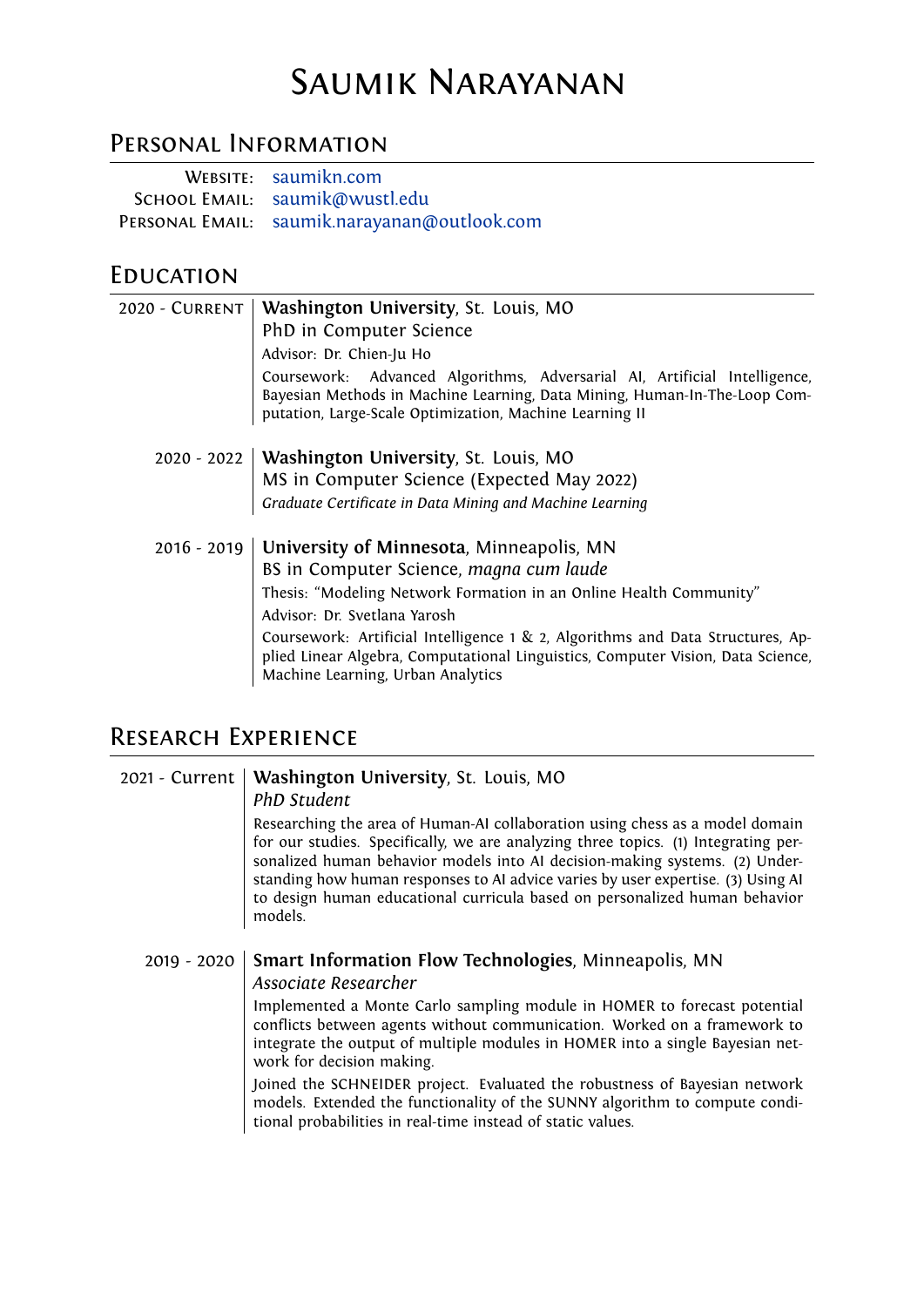| Jul - Dec 2019 | Smart Information Flow Technologies, Minneapolis, MN<br>Research Intern<br>Joined the HOMER project, an operations management system built with the<br>SHOP3 automated planner. Implemented new planning domains. Researched<br>applications of explanation-based learning, plan diversity, and Monte Carlo meth-<br>ods.                                                                                                                   |
|----------------|---------------------------------------------------------------------------------------------------------------------------------------------------------------------------------------------------------------------------------------------------------------------------------------------------------------------------------------------------------------------------------------------------------------------------------------------|
| $2016 - 2019$  | GroupLens Research, University of Minnesota<br><b>Student Researcher</b><br>Worked on several research projects concerning the use of an Online Health<br>Community. Topics of research included developing machine learning models to<br>predict user death from writing samples, validating machine learning models on<br>classifying patient journey types, and developing regression models predicting<br>network formation and growth. |
| Summer 2018    | Civic Data Science REU, Georgia Tech<br><b>Student Researcher</b><br>Conducted feasibility studies on using low-cost air-quality sensors on mobile en-<br>vironmental data gathering units. Analyzed street-level pollution in Atlanta with<br>respect to the potential of increased cycling infrastructure. Started preliminary                                                                                                            |

data collection from eye-tracking sensors, used as a proxy for cyclist stress.

### Industry Experience

### Fall 2018 | AMAZON, Seattle, WA *Software Engineering Intern* Created automated deployment system for processing Elastic Load Balancing upgrades on AWS Ec2 Instances. Completed project improved the time to deploy updates from several days to only few hours. Implemented the project using the AWS tools S3 and DynamoDB. Summer 2017 | API OUTSOURCING, Eagan, MN *Software Engineering Intern* Developed automated solutions for data extraction and parsing of financial transactions, leading to a 14% increase in efficiency of successful extraction for stream of incoming documents. Worked on Cluster Analysis with both structured and unstructured data from sources like

emails, PDFs, spreadsheets, and text.

# **PUBLICATIONS**

### \* denotes equal/alphabetical authorship

- Zachary Levonian, Marco Dow\*, Drew Richard Erikson\*, Sourijit Ghosh\*, Hannah Miller Hillberg\*, **Saumik Narayanan**\*, Loren Terveen, Svetlana Yarosh. Patterns of Patient and Caregiver Mutual Support Connections in an Online Health Community. Conditionally accepted at *CSCW 2020*. https://arxiv.org/abs/2007.16172
- Zachary Levonian, Drew Richard Erikson\*, Wenqi Luo\*, **Saumik Narayanan**\*, Sabirat Rubya\*, Prateek Vachher\*, Loren Terveen, and Svetlana Yarosh. 2020. Bridging Qualitative and Quantitative Methods for User Modeling: Tracing Cancer Patient Behavior in an Online Health Community. To appear in *Proceedings of the 14th International AAAI Conference on Web and Social Media - ICWSM*, 2020
- Haiwei Ma, C. Estelle Smith, Lu He, **Saumik Narayanan**, Robert A. Giaquinto, Roni Evans, Linda Hanson, and Svetlana Yarosh. 2017. Write for Life: Persisting in Online Health Communities